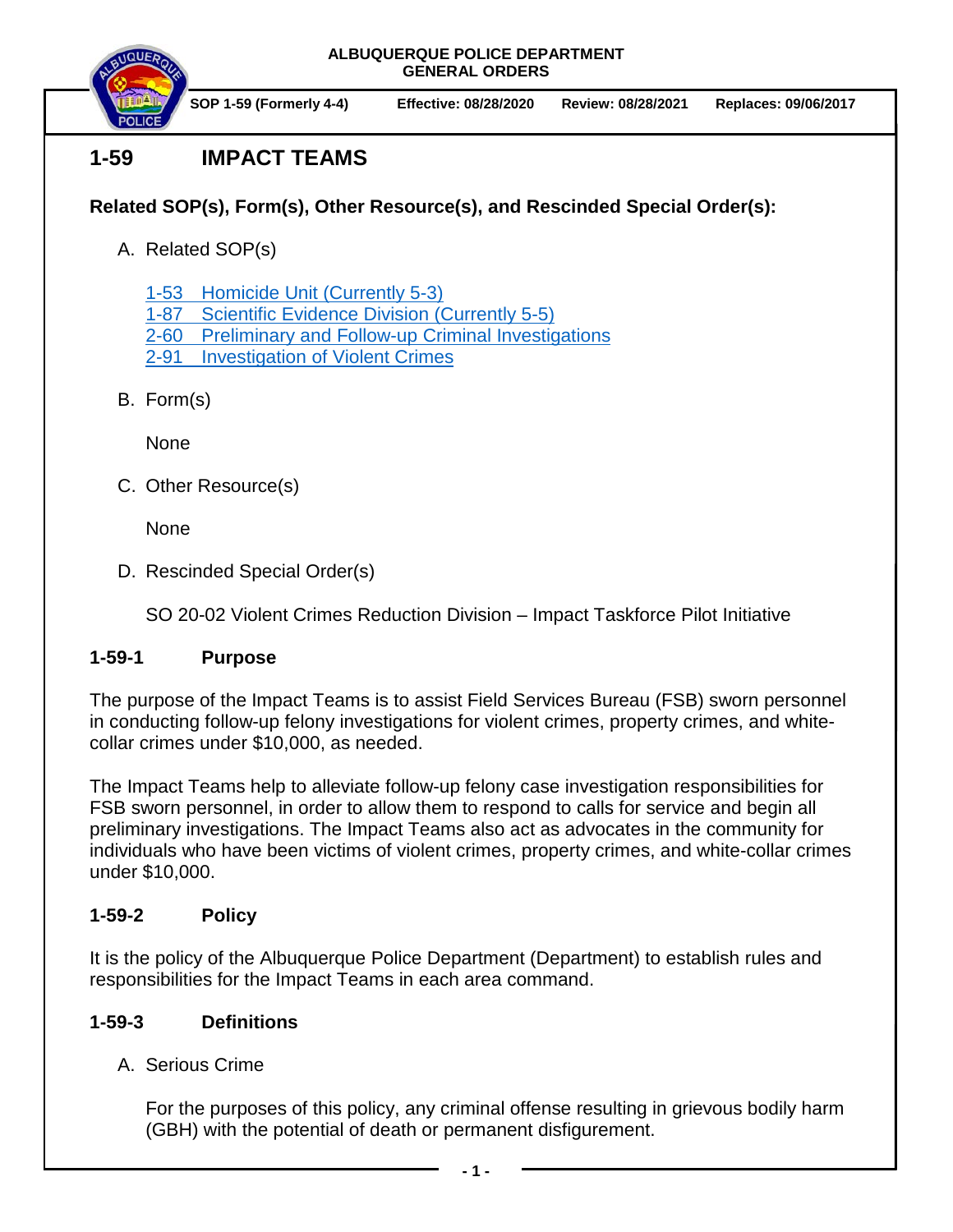#### **ALBUQUERQUE POLICE DEPARTMENT GENERAL ORDERS**



**SOP 1-59 (Formerly 4-4) Effective: 08/28/2020 Review: 08/28/2021 Replaces: 09/06/2017**

B. Serious Crimes Call-Out

A serious crimes call-out is generated when an individual sustains a life-threatening injury that creates a substantial risk of death or that causes death or serious and protracted disfigurement, or impairment of the function of any bodily organ or limb.

#### **1-59-4 Rules and Responsibilities**

- A. The Impact Teams have case responsibility on follow-up felony investigations that meet the following criteria for assignment:
	- 1. Aggravated assault not involving a firearm;
	- 2. Aggravated battery not involving a firearm;
	- 3. All burglaries;
	- 4. Felony larceny that requires a warrant or follow up investigation;
	- 5. Felony criminal damage incidents not involving a firearm that requires a warrant or follow up investigation;
	- 6. Domestic violence involving the use of a firearm;
	- 7. Felony-level domestic violence when a search and/or arrest warrant is required;
	- 8. Serious crimes call-outs;
	- 9. White collar investigations (under \$10,000); and
	- 10.Any investigation or activity the Criminal Enforcement Division chain of command assigns.
- B. At the discretion of the Impact Teams supervisor, the Impact Teams will assist FSB sworn personnel with the following:
	- 1. Obtaining arrest and search warrants;
	- 2. Felony case follow-up; and
	- 3. Case investigation guidance.
- C. Impact Teams Case Assignment

**7**

1. Cases will be assigned by the Impact Teams Sergeant to a detective for follow-up when the case meets initial Impact Teams case criteria as listed in Subsection 1- 59-4 A., as well as each of the subcategories listed below: